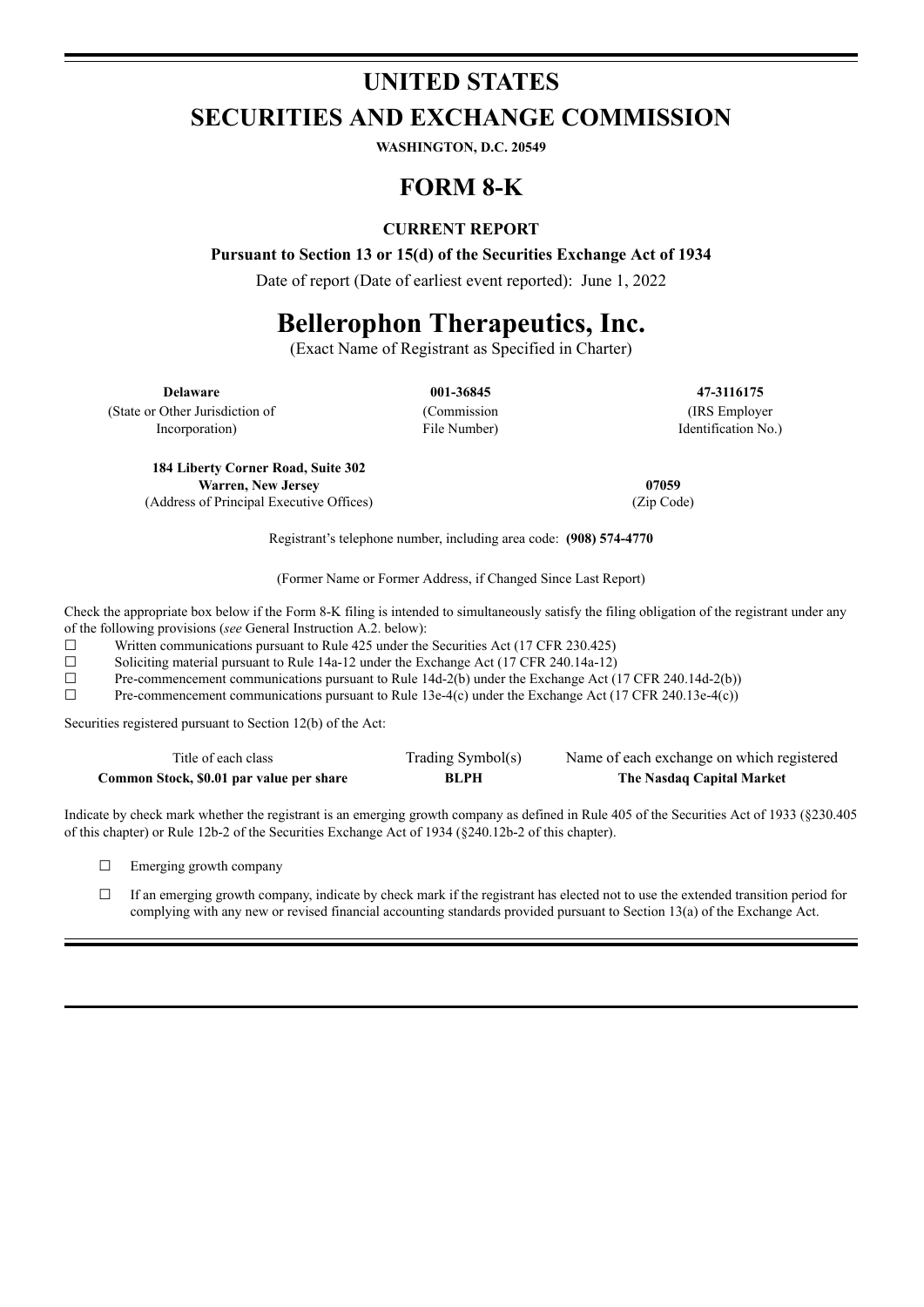#### **Item 5.07. Submission of Matters to a Vote of Security Holdings.**

On June 1, 2022 at the 2022 Annual Meeting of Stockholders (the "Annual Meeting") of Bellerophon Therapeutics, Inc. (the "Company"), the stockholders approved the three proposals listed below. Of the 9,545,451 shares of common stock issued, outstanding and eligible to vote as of the record date of April 7, 2022, a quorum of 5,533,594 shares, or approximately 58.0% of the eligible shares, was present in person or represented by proxy. The final results for the votes regarding each proposal are set forth in the following tables.

**(a) Election of Directors.** The Company's stockholders elected the following nominees to serve on the Company's board of directors for a three-year term until the Company's 2025 annual meeting of stockholders and until each of their respective successors is duly elected and qualified, based on the following votes:

| Name           | Votes For | Votes Withheld | <b>Broker Non-Votes</b> |
|----------------|-----------|----------------|-------------------------|
| Mary Ann Cloyd | 3,543,344 | 746.025        | 1.244.225               |
| Crispin Teufel | 3,545,497 | 743.872        | 1,244,225               |

**(b) Ratification of the Appointment of KPMG LLP as the Independent Registered Public Accountants of the Company for the Fiscal Year Ending December 31, 2022:** The Company's stockholders approved the proposal based on the following votes:

| Votes For | Votes Against | Abstentions | <b>Broker Non-Votes</b> |
|-----------|---------------|-------------|-------------------------|
| 5,399,607 | 108.616       | 25.371      | -                       |

**(c) Approval by an Advisory Vote the Compensation of our Named Executive Officers:** The Company's stockholders approved the proposal based on the following votes:

| Votes For | <b>Votes Against</b> | <i>Abstentions</i> | <b>Broker Non-Votes</b> |
|-----------|----------------------|--------------------|-------------------------|
| 3,771,881 | 500,176              | 17,312             | 1,244,225               |